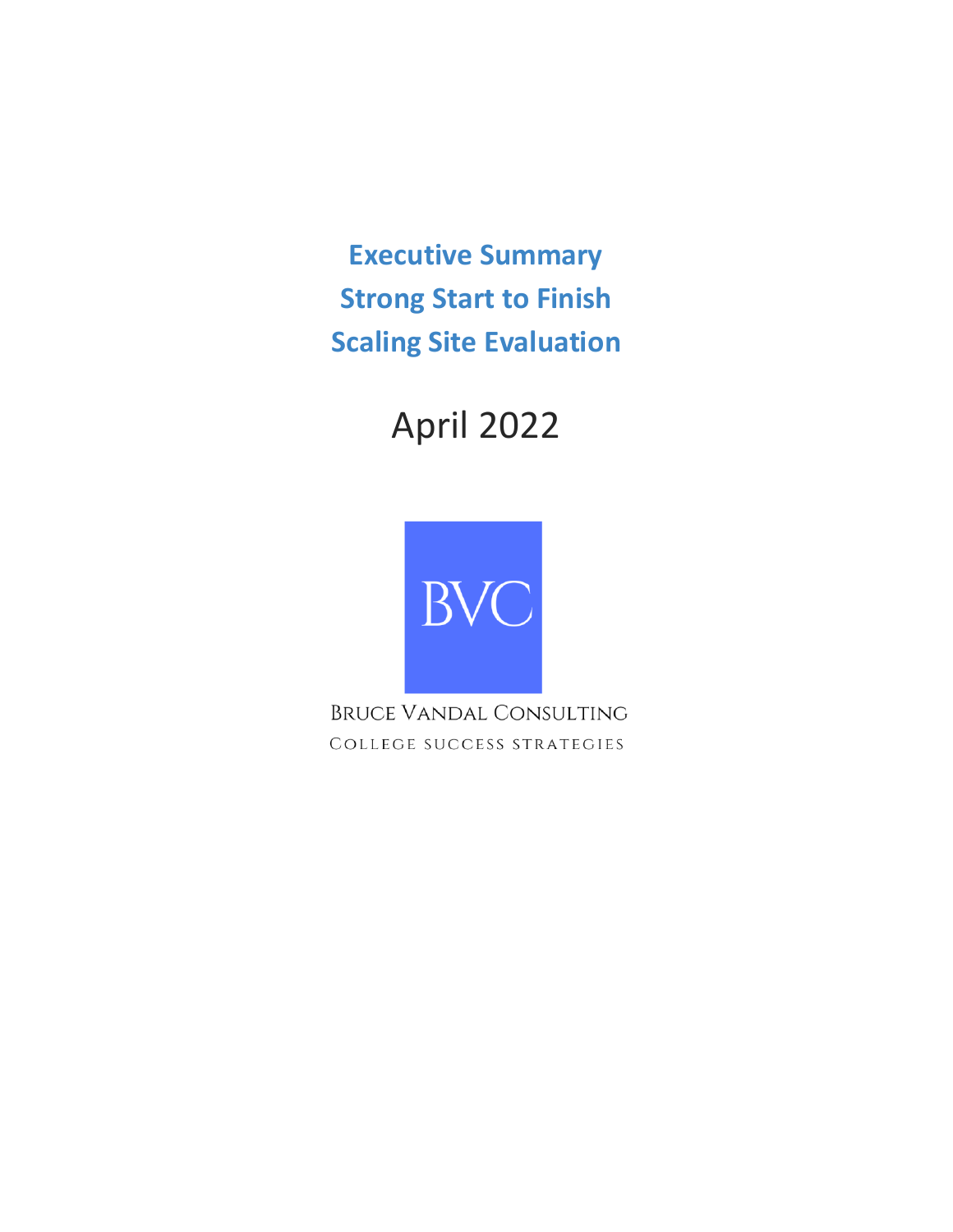## **Overview**

The Executive Summary of the Strong Start to Finish Qualitative Evaluation captures valuable lessons and insights that can inform state and system efforts to design, implement and scale developmental education reforms. The SStF network has become a valuable resource to the field through its ability to direct resources to states and systems to implement and scale the reforms in the Core Principles for Transforming Remediation within A Comprehensive Student Success Strategy. Included in the Executive Summary are brief overviews of the four scaling sites, the practices and strategies they used to engage institutions in the work of implementation and scale, and how SStF supported scaling sites throughout the initiative. Key insights from the evaluation reveal how the states and systems that were awarded scaling site grants enhanced their existing efforts to scale developmental education reforms through targeted investments that were informed by the evidence and strategies included in the Core Principles for Transforming Remediation within a Comprehensive Student Success Framework. Lessons from the evaluation reveal how scaling sites can leverage their governing, policy or convening capacity to engage institutions in the work of designing, implementing, and evaluating developmental education reforms that have proven to dramatically improve the success of all students. The evaluation outlines how states and systems can design their efforts to achieve equitable outcomes for students who are racially minoritized, those with low incomes and adults who are returning to college. In addition, the evaluation addresses ways that data can be more effectively utilized to assess and continuously improve the reforms. The Executive Summary concludes with recommendations on how SStF can continue to create a culture of learning within the Strong Start to Finish network.

Bruce Vandal Consulting (BVC) thanks The Education Commission of the States and Strong Start to Finish for the opportunity to conduct the qualitative evaluation of the Strong Start to Finish Scaling Site initiative. BVC wants to acknowledge the tremendous contributions of the following individuals who were part of the evaluation team:

Jessica Brathwaite, Independent Consultant

Ernest Ezuego, Young Invincibles

Amy Getz, Independent Consultant

Neal Holly, Southport Consulting

Julie Johnson, Strategy Forward Advisors

Katie Zaback, Zaback Solutions

We also recognize the time and insights provided by the system, state, and institutional leaders from the four scaling sites – the City University of New York, Ohio Department of Higher Education, the State University of New York, and the University System of Georgia. We also acknowledge the contributions of the members of the Strong Start to Finish Service Providers Network and the National Center for Higher Education Management Systems (NCHEMS) for their support and cooperation.

Special thanks to Emily Warren and Maxine Roberts of Strong Start to Finish and Judy Marquez Kiyama for their support and guidance throughout the project.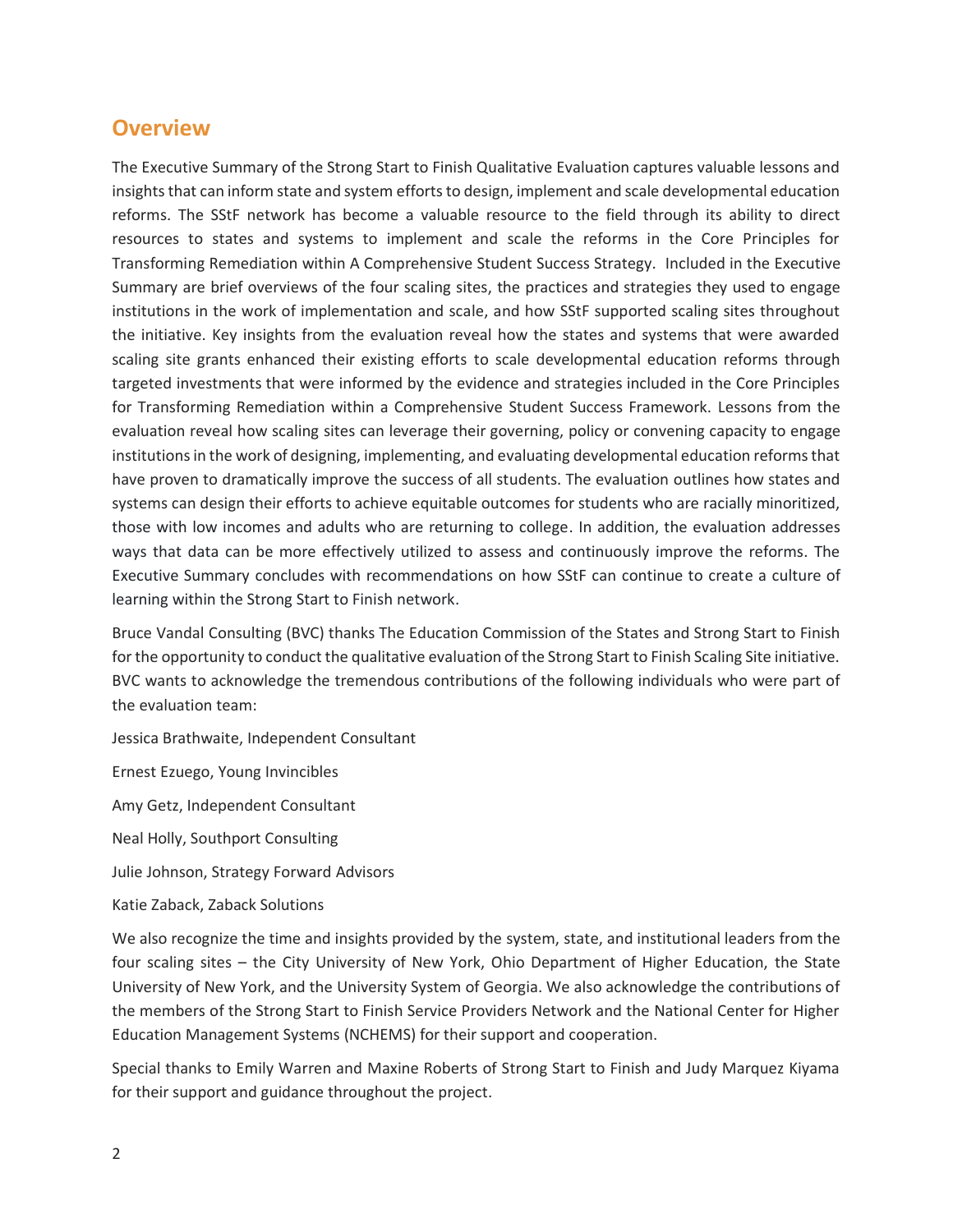# **Introduction**

Strong Start to Finish (SStF) is a network of policy and research partners, institution and systems leaders and foundations advancing system reforms in developmental education, so every student can succeed in their first year of college. SStF was born from over a decade of research and practice that transformed the field's collective understanding of developmental education. Researchers and practitioners revealed the root causes of systemic failure that prevented students from successfully accessing and completing gateway math and English courses and identified the solutions that resulted in dramatic improvements in the success rates of students in those same courses. [The Core Principles for Transforming](https://strongstart.org/what-we-do/core-principles/)  [Remediation within a Comprehensive Student Success Framework](https://strongstart.org/what-we-do/core-principles/) is a powerful and evolving statement to the field on the strategies and practices that institutions, systems, and states should pursue to meet the needs of students who are assessed as needing additional support in gateway courses. The Core Principles provided a blueprint for a national initiative to scale reforms that eventually became SStF. In 2017, a joint investment from the Ascendium Education Group, Bill and Melinda Gates Foundation, and Kresge Foundation to the Education Commission of the States created SStF. It was designed as a national network of postsecondary leaders rooted in the Core Principles and committed to taking collective action to ensure students get the support they need to succeed in their first year of college. The first-year benchmarks included completion of gateway math and English, entering a program of study, and ideally earning 30 credits toward a postsecondary credential. Further, SStF sought to reduce equity gaps in student achievement through an understanding that Black, Latinx, and Indigenous students; adult students and students experiencing poverty are more likely to be enrolled in ineffective prerequisite remedial education and are therefore disproportionately affected by the structures that delay and deny students access to gateway courses.

The initial project from Strong Start to Finish was to invest in states and systems that had committed to and made significant progress toward implementing and scaling reforms outlined in the Core Principles. The states and systems would serve as "scaling sites" that would accelerate the implementation of reforms in order to impact many more students in a shorter time frame and serve as models of scale that could be replicated across the nation. The investment of the Ascendium Education Group, Bill and Melinda Gates Foundation, and Kresge Foundation enabled SStF to make three-year grants, beginning with the fall, 2018 academic year to the City University of New York (CUNY), Ohio Department of Higher Education (ODHE), the State University of New York (SUNY), and the University System of Georgia (USG) to implement and scale Core Principle reforms.

The SStF network has continued to grow by investing in additional states and systems, where reforms were typically not as advanced, to achieve discrete goals; building a network of service providers that support states, systems and institutions; and funding research to deepen the evidence-base in support of reforms.

# **Purpose**

This evaluation captures valuable lessons and insights that can inform state and system efforts to design, implement and scale developmental education reforms. Included are brief overviews of the four scaling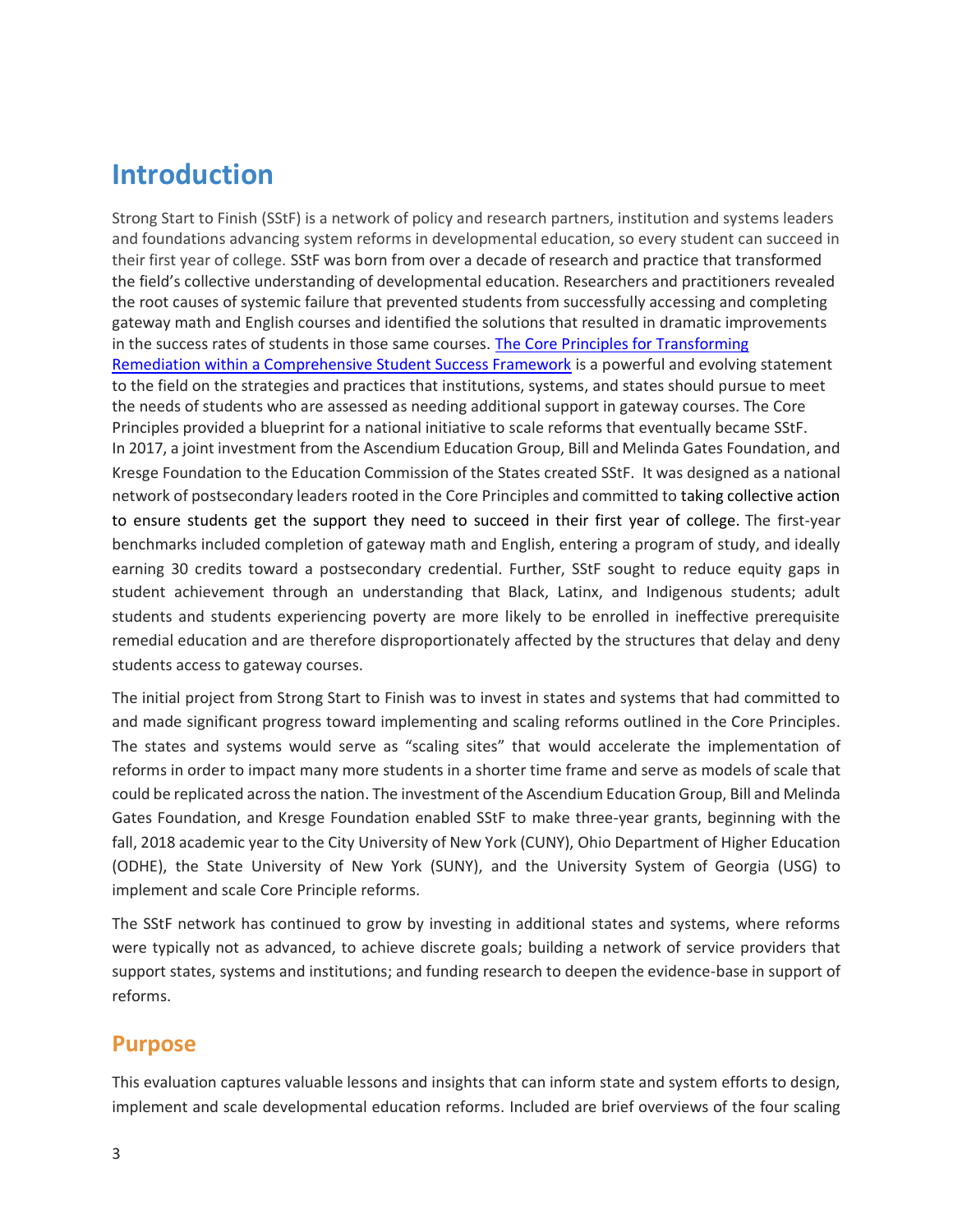sites, the practices and strategies they used to engage institutions in the work of implementation and scale, and how SStF supported scaling sites throughout the initiative. The evaluation used multiple methods and sources to include a review of documents produced by SStF and the scaling sites; a review of data submitted by scaling sites to NCHEMS and SStF; and interviews/focus groups with SStF staff and leaders, scaling site representatives, institutional faculty and staff, and leaders of color who served in various roles at their respective institutions.

# **SStF positively impacted scaling sites' implementation of reforms**

From the perspective of state, system and institutional leaders, being selected as scaling sites recognized years of previous investments and initiatives to address the recognized failures of traditional approaches to assessing and placing students into prerequisite remedial education courses. The investment from SStF elevated the commitment, focus, accountability, and purpose of systems and institutions to scale reforms. Scaling sites all said their engagement in the SStF network was critical to moving their states and systems to scale.

Scaling site leaders agreed that the investment from SStF not only enabled them to make meaningful progress toward scaling Core Principle reforms, but also built their capacity to coordinate student success initiatives in the future. CUNY, ODHE, SUNY, and USG all reported that SStF resulted in valuable insights and the development of their capacity to more effectively engage institutions.

SStF service providers that had deep experience with implementing developmental education reforms agreed that SStF provided a unique opportunity to scale the evidence-based reforms in the Core Principles.

# **Scaling Site Profiles**

The flexibility of SStF and its willingness to respond to scaling site needs allowed them to target their resources to areas they deemed important, but also areas where there were no alternative funding sources. This section provides an overview of each scaling site, their goals and overall outcomes.

# **The City University of New York (CUNY)**

CUNY's SStF project was designed to strengthen their systemwide Academic Momentum Campaign and achieve a systemwide goal to eliminate stand-alone remediation. CUNY dedicated most of their SStF resources to 10 degree granting colleges in the system to support faculty responsible for designing, implementing and scaling corequisite support in math and English at their institutions. The CUNY initiative would complement several existing pre-enrollment developmental education programs such as CUNY Start, Math Start, the University Skills Immersion Program, as well as the highly successful Accelerated Study in Associate Programs (ASAP) initiative. In addition, CUNY implemented a multiple-measures assessment placement system designed to achieve equitable access and success in gateway math and English courses. CUNY saw measurable improvements in the number of students from all racial/ethnic groups who completed gateway math and English courses over the course of the project, but the reforms did not close equity gaps that existed before implementation of reforms. CUNY's goal is for all community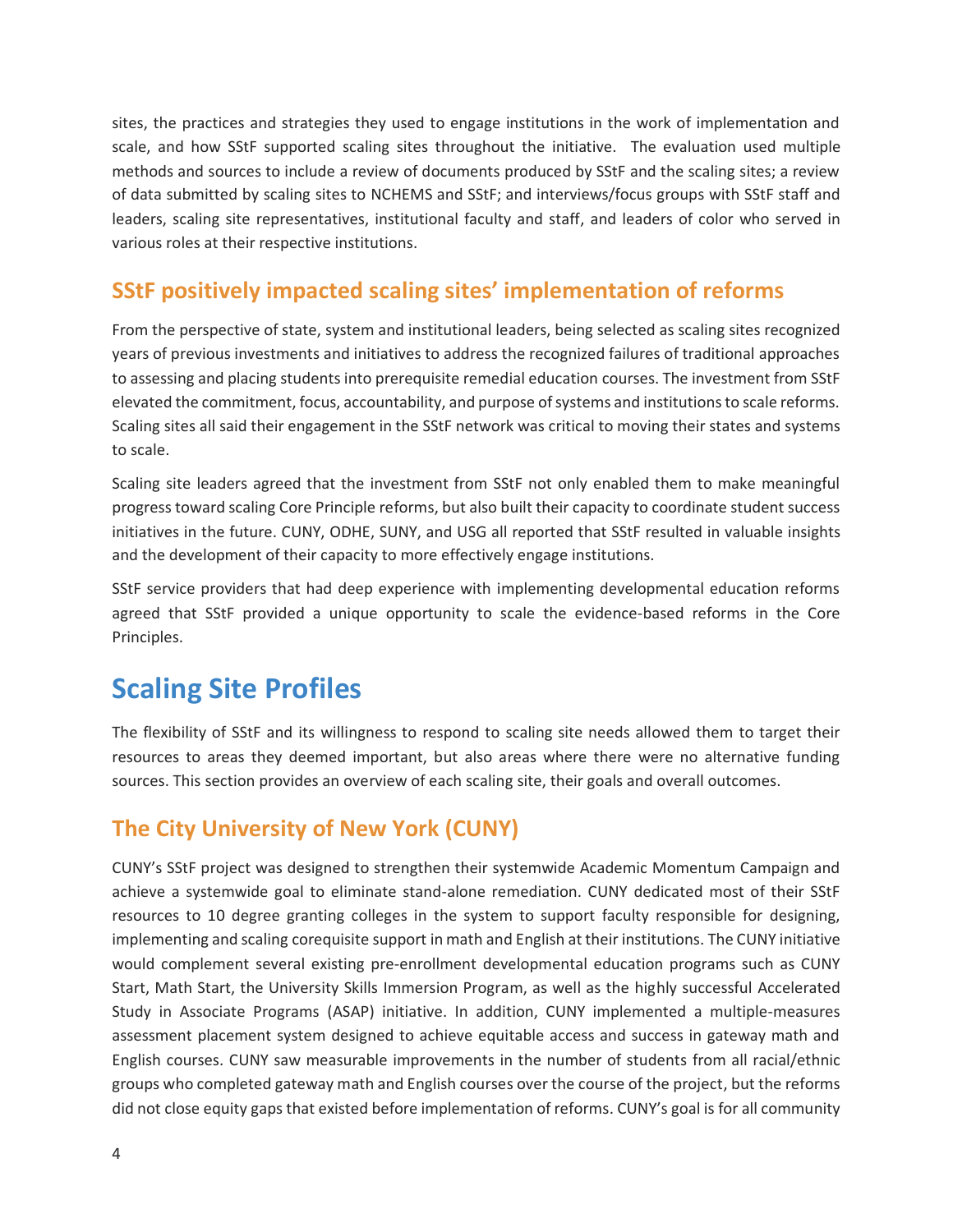colleges to have fully scaled corequisite support and end the practice of prerequisite remedial education by fall, 2022.

# **The Ohio Department of Higher Education (ODHE)**

SStF provided ODHE the opportunity to build on existing efforts to implement the Core Principles by providing resources to institutions to implement and scale developmental education reforms. ODHE engaged 30 institutions in their SStF initiative through sub-grants to campuses that included a clearly stated goal to improve success rates in gateway math and English. Each campus was to implement a suite of strategies to include: institutional-level equity goals, clearly structured course sequences for all majors, aligned gateway courses to programs of study, reformed advising structures to ensure students register in course sequences, and corequisite math and English courses. Ohio achieved declines in the number and percent of students enrolled in prerequisite remedial education over the course of the project. Ohio saw greater increases in gateway completion for Black students than for white or Asian students. Institutions progressed on each of the components they were asked to implement as a condition of their sub-grant. ODHE was able to leverage SStF to help change the state's outcomes-based funding formula to reward gateway success rather than developmental education completion.

# **The State University System of New York (SUNY)**

SUNY's SStF work focused on accelerating and scaling guided pathways reforms, scaling math pathways including Quantway and Statway, implementing corequisites in math, implementing corequisite English, and supporting the adoption of multiple measures placement, holistic student supports, and other Core Principle reforms. SUNY provided grants to institutions, technical assistance from service providers, and invested in staff capacity to facilitate communities of practice. The SStF grant complemented SUNY's efforts to implement Guided Pathways at 30 community colleges and nine four-year institutions. SUNY far exceeded their goals for implementing Guided Pathways and impacting students through those reforms. SUNY also made considerable progress implementing corequisite English and expanded student participation in Carnegie Quantway and Statway, and made progress on the adoption of corequisite math. Several SUNY institutions implemented multiple measure assessments. SUNY saw gaps between Black and Hispanic students and Asian and White students narrow.

# **The University System of Georgia (USG)**

Before their SStF grant, USG fully scaled corequisite support for 100% of students who were assessed as needing learning support at all 26 institutions in the system. Improvements in gateway course success rates due to increases in enrollments in gateway courses were already captured before the start of the grant. Going into the grant period, they focused on a Momentum Year strategy that sought to increase the percentage of students who completed gateway courses, earned 30 semester credits, and enrolled in nine credits in a program of study in their first academic year at all USG institutions. Institutions implemented advising supports to enable students to make a "purposeful choice of a program of study" and instructional improvements to contribute to a "productive academic mindset" for students. The SStF investment enabled USG to invest in deeper instructional reforms in gateway courses and corequisites,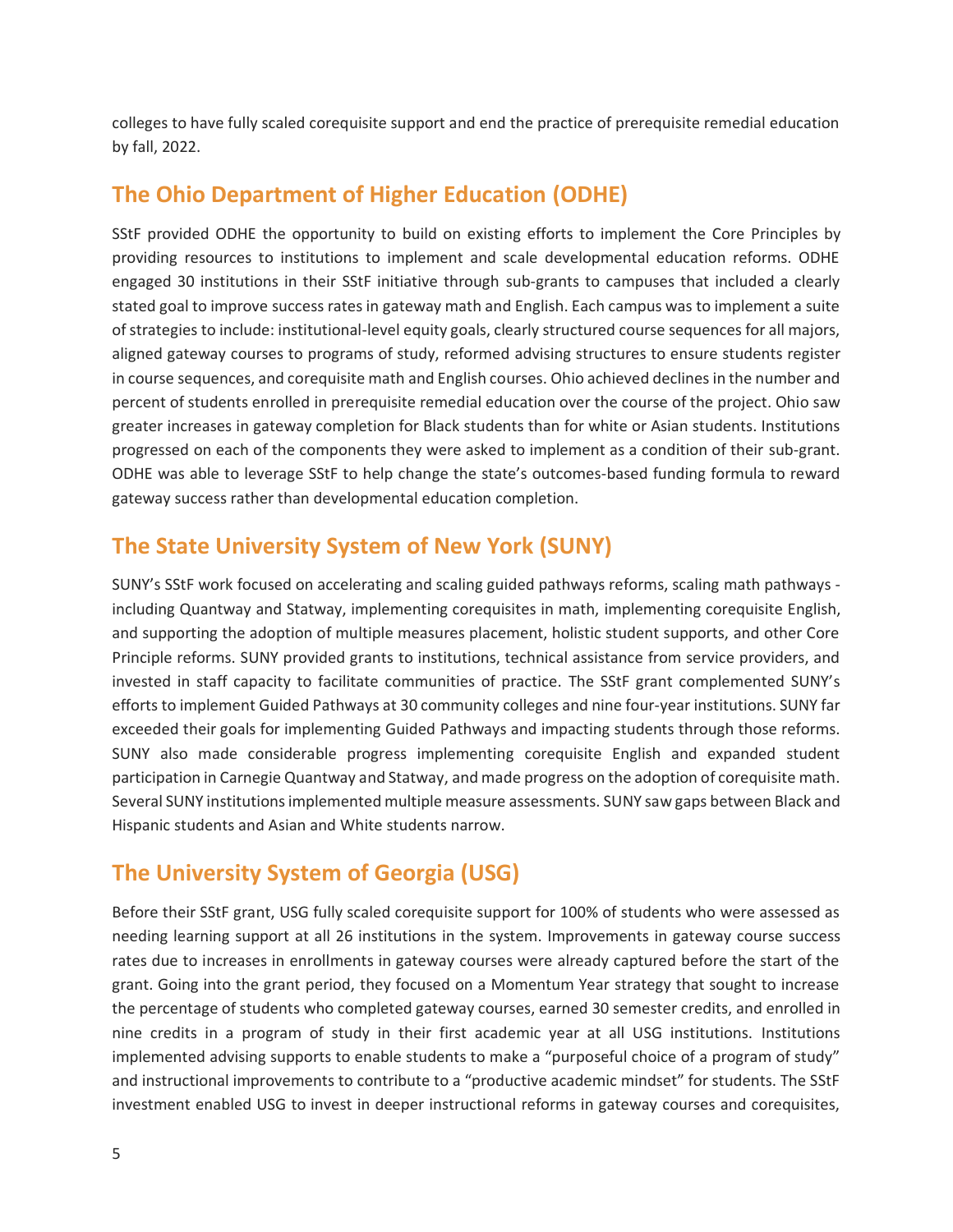and to expand other advising tools like academic focus areas and degree maps. SStF enabled the system to move from a "cafeteria model" of student success where institutions pick and choose student success reforms to a "recipe model" where institutions were expected to implement all Momentum Year reforms. USG used their SStF resources for their annual Momentum Summit and professional development workshops. In addition, they dedicated significant resources to service providers to support instructional improvements and the Momentum Year work. They saw dramatic improvements in course success for first-time students who enrolled in corequisite courses. All demographic groups saw improvements in DFWI rates. USG also ensured that students enrolled at system institutions either selected an academic focus area or major within their first academic year.

# **Scaling Site Implementation**

The work of the four scaling sites provided valuable insights on how states and systems can work effectively with postsecondary institutions to drive the implementation and scale of evidence-based reforms. Understanding how states and systems can support institutional leaders to facilitate the adoption of reforms has tremendous implications for the role of states and systems in the work of institutional transformation.

# **Governing authority impacted how scaling sites approached the work**

The different approaches that each scaling site took to implement Core Principle reforms before and during their SStF projects were largely a reflection of their governance structure and policy context. The level of authority scaling sites had over institutions, the policies that guided efforts, and the traditional role of the scaling sites as primarily accountability structures, rather than facilitators of student success efforts impacted how they approached their work.

#### **Scaling sites with governing authority required institutional participation**

Those scaling sites with governing authority could require institutions to participate in the initiative, while those without that authority needed to make participation voluntary. Scaling sites with governing authority were able to articulate expectations for institutions through a coordinated strategy or by providing clear guidance on how resources provided to institutions were to be used to support implementation of Core Principle reforms. Those scaling sites without governing authority invited institutions to participate and provided sub-grants with the flexibility to allow institutions to determine how to use resources to achieve project goals consistent with their institutional context.

#### **Policy accelerated reform efforts**

Three of the scaling sites had policies or policy goals that either set the context for the SStF reforms or specifically required institutions to implement SStF reforms. Two scaling sites had either policy or policy goals that eliminated traditional developmental education in favor of corequisites. A third scaling site utilized a reform to their state funding formula that rewards institutions for students passing gateway courses to create an incentive for institutions to design and implement reforms. In all three cases, policy was important to moving reforms quickly and providing administrators cover to move reforms forward.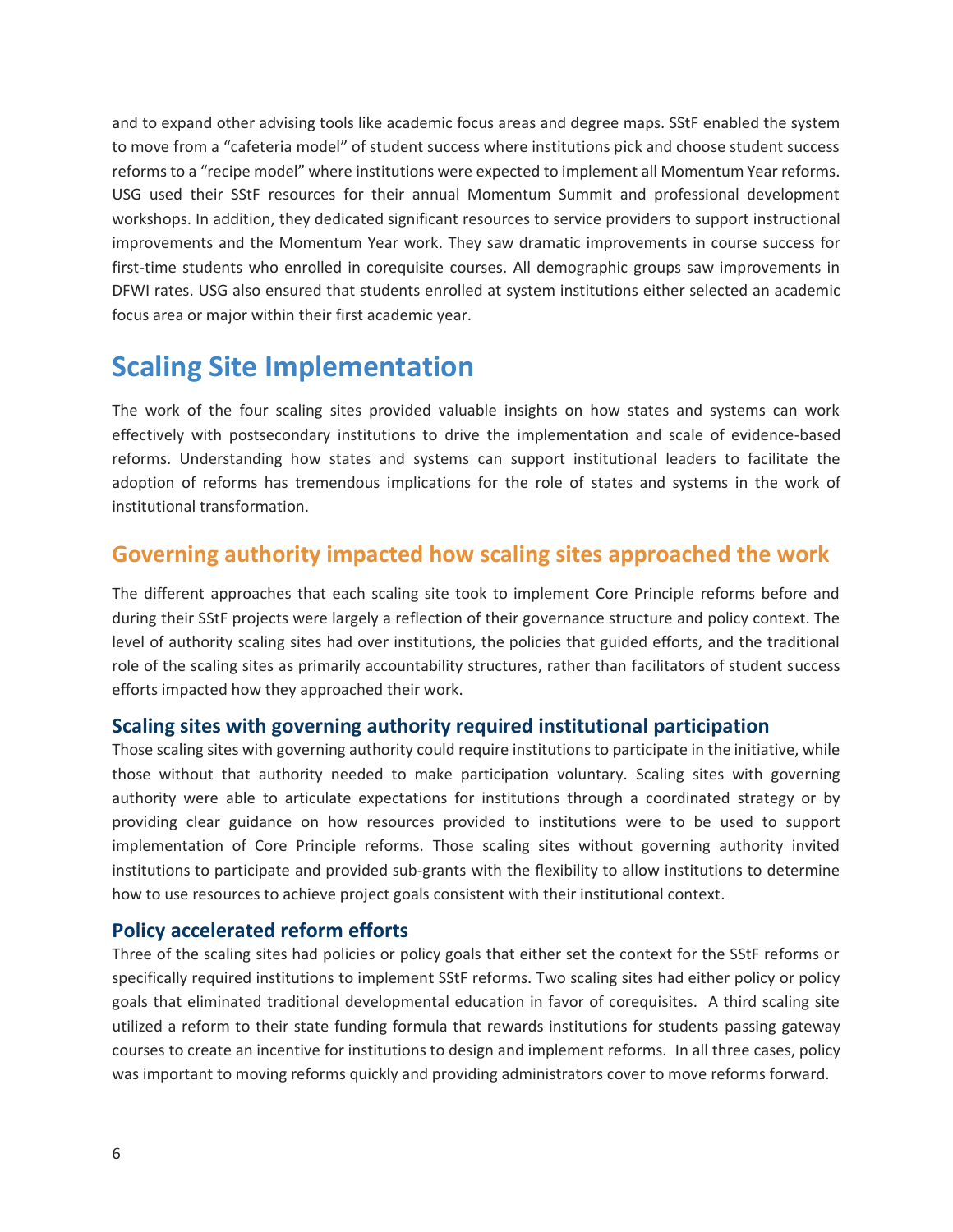# **Scaling Site Strategies: Setting the Context**

Scaling sites leveraged the goals of SStF to set the context for large scale reforms. The alignment of the Core Principle reforms with the student success goals of each scaling site provided clarity on the expectations for institutions and focused the support provided by scaling sites to institutions.

#### **Scaling sites aligned their work to the Core Principles**

The Core Principles for Transforming Remediation within a Comprehensive Student Success Framework provided clarity to scaling sites on the specific evidence-based reforms that they should prioritize. All scaling sites referenced how the Core Principles shaped their proposals and work plans. Scaling sites set goals that extended beyond simply implementing reforms to developmental education to include strategies to demonstrate improvements in other Core Principle metrics like credit accumulation and students entering programs of study by the end of their first year.

#### **Policy development process impacted implementation**

The process for setting and implementing policy had implications for institutional implementation of reforms. System leaders that deliberately engaged institutions in the policy development process and were clear about how to implement the policy were able to build momentum for the effective implementation of reforms. Scaling site leaders who engaged institutional leaders, faculty and other institutional stakeholders directly during the policy formation and development processes were able to generate greater support for the reforms.

#### **Effective messaging from scaling site leadership focused institutional efforts**

Scaling sites benefited from system-level leaders who effectively framed the SStF work within a broader student success initiative and developed a consistent message that provided greater clarity about project goals and strategies. Examples of strong leadership included effectively making the case for reforms and clearly articulating expectations to institutions. When the goals and rationale for reforms were well communicated, institutional leaders understood what was expected of them and designed their project workplans and dedicated resources toward meeting those expectations. In cases where the goal of the initiative was not clearly distinguished from other student success reform efforts, institutional efforts were not as focused and impactful.

# **Scaling Site Strategies: Supporting Institutional Implementation**

Scaling sites had a set of valuable assets and strategies at their disposal to guide their work with institutions. Each approach was rooted in their state or system level context and built upon preexisting efforts to implement Core Principle reforms. In all cases, scaling sites learned a great deal about how to implement and scale Core Principle reforms.

#### **Sub-grants to institutions provided focus, funding, and accountability**

Sub-grants from scaling sites to institutions resourced campus-level efforts, but also had symbolic value. Institutional leaders reported that reform initiatives rarely come with funding so having resources for this initiative demonstrated that the scaling sites valued the work being done at the institutional level. Even institutions that were skeptical of reforms were more likely to engage in the work because of the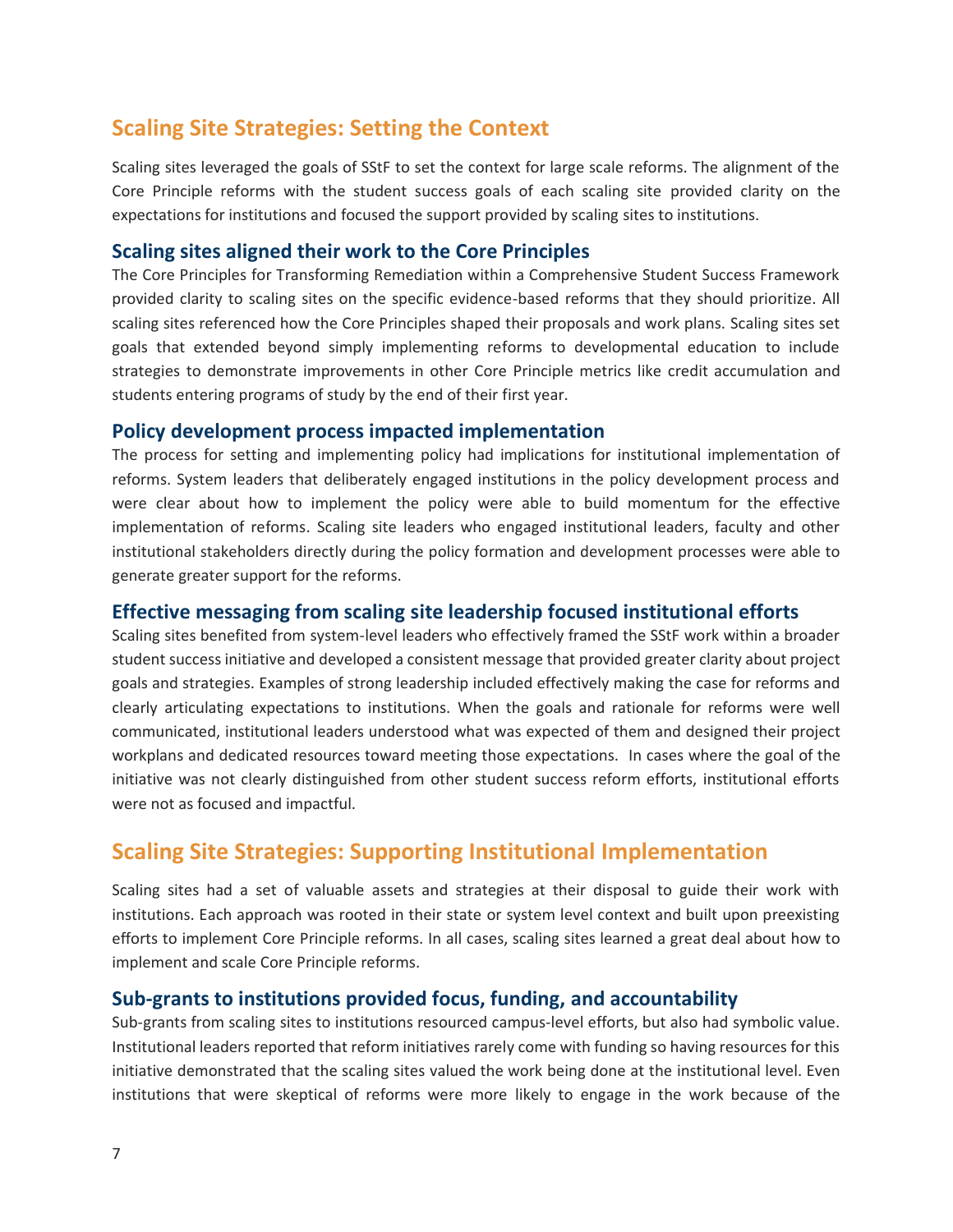availability of resources. Scaling sites used a variety of approaches to disseminate funds to institutions. Examples included providing funding once institutions submitted a detailed workplan and after making adequate progress toward initiative goals, and providing funding to institutions with precise guidance on how the funds were to be spent in order to achieve project goals.

The differences in how funds were disbursed were largely consistent with how they monitored overall progress toward project goals. Those scaling sites that were focused on fulfillment of workplans, monitored funding against achievement of workplan activities. Those scaling sites that were focused on achievement of project goals and outcomes tracked the extent that achievement of larger goals and outcomes were commensurate with the investment made in respective institutions. For example, one scaling site tracked whether faculty who received professional development on corequisite approaches actually taught sections of corequisites in subsequent semesters after receiving training.

#### **Cross-institutional collaboration was valued**

Scaling-site and institutional leaders agreed that scaling site facilitated activities to connect with colleagues at other institutions resulted in collaboration and professional learning. The cross-institutional engagements provided opportunities for institutional leaders to learn from both service providers and from one another. In addition, convenings provided the opportunity to reinforce key goals and priorities for the initiative to institutional leaders. Early in the project, scaling sites hosted in person system or statewide convenings where institutional teams incorporated new information shared by state and system leaders, institutional peers, and service providers into their implementation efforts. Eventually, because of the COVID-19 pandemic, those convenings became virtual. An unintended benefit of the shift to virtual convenings was that institutions were able to broaden attendance to those who would not otherwise have participated in-person. This shift resulted in deeper engagement and more effective dissemination of information to scaling sites.

#### **Scaling sites expanded their use of service providers**

SStF trusted that scaling sites could effectively assess their technical assistance needs and identify the appropriate service providers to deliver them. For the most part, scaling sites chose to work with service providers that they already knew. Over time, scaling sites discovered new providers that offered unique services and interventions. In particular, the shift to online learning precipitated new opportunities to work with service providers to train faculty in effective online learning.

#### **Institutional Successes and Challenges**

As institutions engaged in the work of scaling Core Principle reforms, they discovered successful approaches for driving implementation and encountered some challenges.

#### **Aligning SStF work to institutional student success goals**

Scaling sites indicated how institutions had varying levels of success implementing SStF-related reforms. What distinguished successful institutions from those that struggled was the extent that the SStF-related reforms were seen as an institution-wide effort aligned with existing or aspirational student success reforms. Institutions that recognized SStF as a student success initiative, not just a developmental education initiative, experienced better collaboration and significant cultural change among faculty,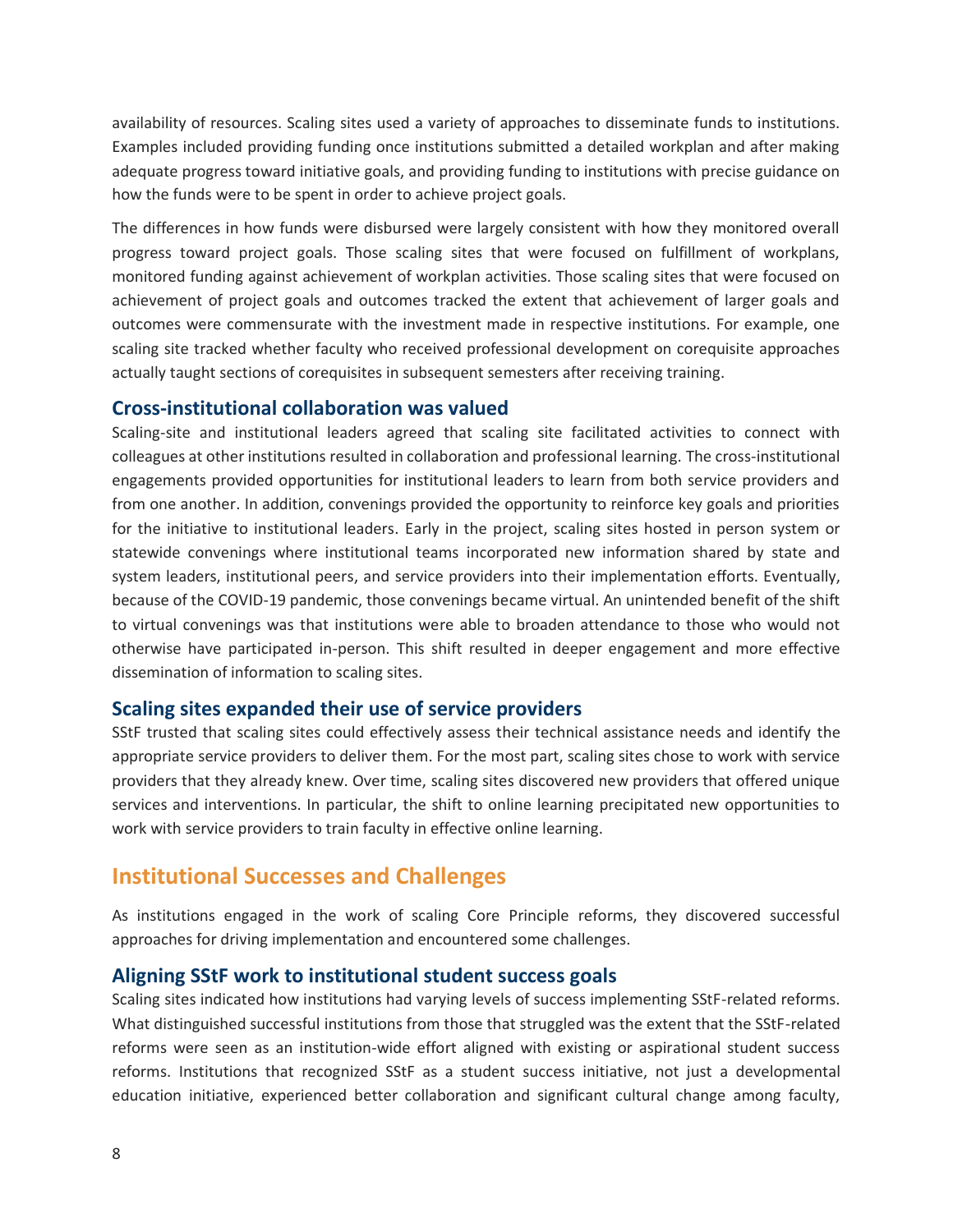advisors and other staff. Institutional leaders articulated that the SStF reforms brought about a shift in mindset among themselves and their colleagues. Institutions that struggled with the reforms typically lacked strong leadership or buy-in from presidents, provosts and other institutional leaders. Sometimes the lack of leadership was due to leadership turnover. In other cases, leaders were not engaged in the initiative, leaving faculty and lower-level staff to fend for themselves.

#### **Accessing technical assistance**

When institutions had resources from their project sub-grants or the opportunity to access technical assistance for their campus, they often struggled to assess their technical assistance needs and to identify the appropriate service provider. Institutions often sought out service providers without full understanding of whether they needed a service or not. SStF network providers felt that states and system leaders that provided sub-grants should have helped match institutions with the service providers that could best meet their needs.

# **Data Collection and Use by Scaling Sites**

#### **Scaling sites gathered and analyzed their own data to monitor progress**

Many scaling sites and institutions conducted robust analyses and tracked their own progress at a local level. However, because that data was not reported to SStF, they were not able to participate in shared learning across scaling sites on how reforms were impacting student outcomes. As a result, SStF had little information that would enable them and the scaling sites to make course corrections during the project. Instead, most of the insights on the effectiveness of reforms that were discussed among SStF and scaling sites were anecdotal and not rooted in quantitative data.

#### **Institutional use of data was uneven**

Institutional use of data fell into two categories, institutions with strategic data use that resulted in program modifications and improvements and institutions that did not use data effectively or at all. Institutions that did not use data, which were often smaller in size, expressed frustration at their lack of capacity and expertise to do so. In addition, there was little clarity on what data elements institutions should be examining since the centralized SStF data collection was not necessarily aligned with the data points that scaling sites were monitoring. Institutions that had a strong culture of data use looked beyond gateway pass rates and incorporated other elements to include student experience and learning outcomes.

### **Scaling Site Equity Strategies**

There was a growing recognition by SStF and the scaling sites that increasing access to gateway courses through developmental education reforms was insufficient to achieving equitable outcomes. While progress for all students improved in scaling sites, there was nothing about the structural reforms that were specifically designed to address equity gaps, which means these gaps were likely to remain. Eventually, SStF adopted a new vision for equity in education to ensure that "ineffective developmental education policies and practices must be replaced with procedures and perceptions in support of students who are racially minoritized, those with low incomes and adults who are returning to college."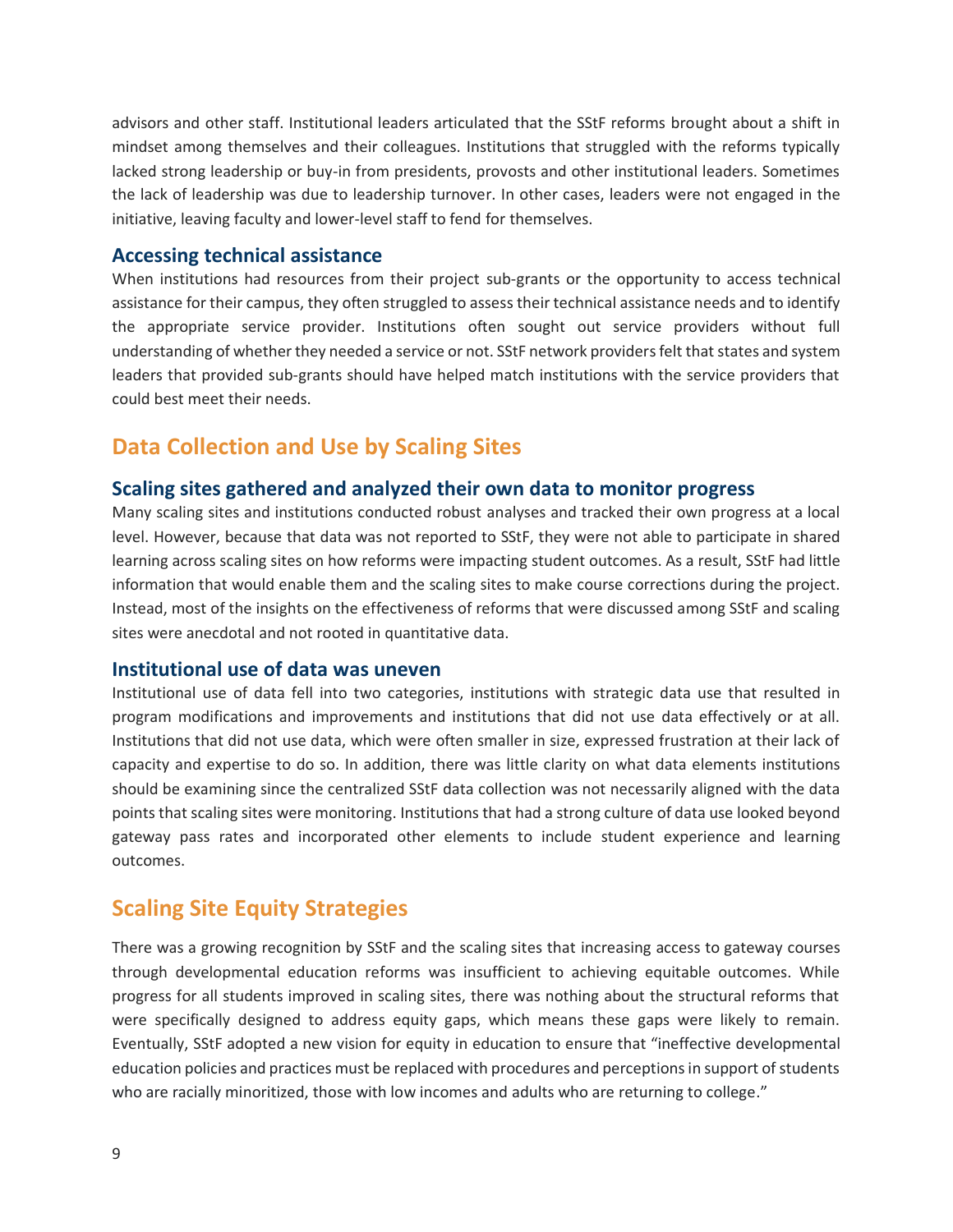#### **Scaling site planned equity strategies did not target specific student populations**

Scaling sites varied on how they intended to use disaggregated data and close equity gaps. For the most part, sites relied on implementation of reforms that eliminated or dramatically reduced prerequisite developmental education courses to create more equal access to gateway courses in order to close equity gaps. Some scaling sites set goals for ensuring that the students served by the reforms were consistent with their demographic representation at institutions. Others established key performance indicators to track progress toward equitable outcomes. One scaling site worked with service providers to look at course-level data to redesign gateway courses with the goal of achieving improved and equitable outcomes. Overall, the efforts did not involve the identification of data and strategies intended to meet the unique needs of various student populations.

#### **Institutional leaders were not effectively engaged in equity work**

Some faculty and staff were concerned about the lack of leadership and clarity on equity from institutional and system leaders, leaving them to navigate those issues on their own or feeling that their concerns were not heard. Service providers perceived that most of the equity work was focused on faculty and should also have included institutional leadership. When there was not a commitment to equity from institutional leadership, institutional teams faced greater challenges when engaging their colleagues on equitable practices.

#### **As the initiative progressed there was a greater focus on equity**

The pandemic and the heightened racial awareness that resulted from the murder of Black people like George Floyd, Breonna Taylor, and Ahmaud Arbery in 2020 offered the opportunity for scaling sites to reprioritize their efforts and investments. SStF responded by providing webinars around topics related to equity in education. Service providers helped scaling sites by emphasizing equity in their service engagements on the implementation of equitable placement and instructional practices, equity trainings for institutional leaders, strategies for surfacing deficit-based language in course names and descriptions, and sessions on how to use disaggregated data to generate equity-focused solutions. Scaling sites learned about effective practices from one another through sessions on using disaggregated data to better understand the impact of faculty mindset on equitable outcomes, and the design of equitable advising strategies. SStF provided scaling sites with toolkits, such as the Success & Equity in Through Quality [Instruction](https://strongstart.org/resource/success-equity-through-quality-instruction-bringing-faculty-into-the-student-success-movement/) and the [Faculty & Staff Support: A Toolkit for Mid-Level Managers](https://strongstart.org/resource/faculty-staff-support-a-toolkit-for-mid-level-managers/) that describe targeted strategies to address institutional barriers that affect students, particularly those from underserved populations. A majority of institutions interviewed across scaling sites said that these activities increased their ability to approach implementation from an asset-based, student-centered perspective. Specifically, institutional stakeholders found webinars sponsored by scaling sites that focused on equitable teaching and learning to be extraordinarily helpful in reflecting on and refining their practice.

# **Faculty Engagement Findings**

#### **Faculty engagement and commitment was important to success**

All scaling sites engaged faculty in the design of corequisite courses and other evidence-based instructional practices and involved them in professional learning on effective instruction. Scaling sites that were able to effectively engage faculty, build buy-in for reforms, and provide the support faculty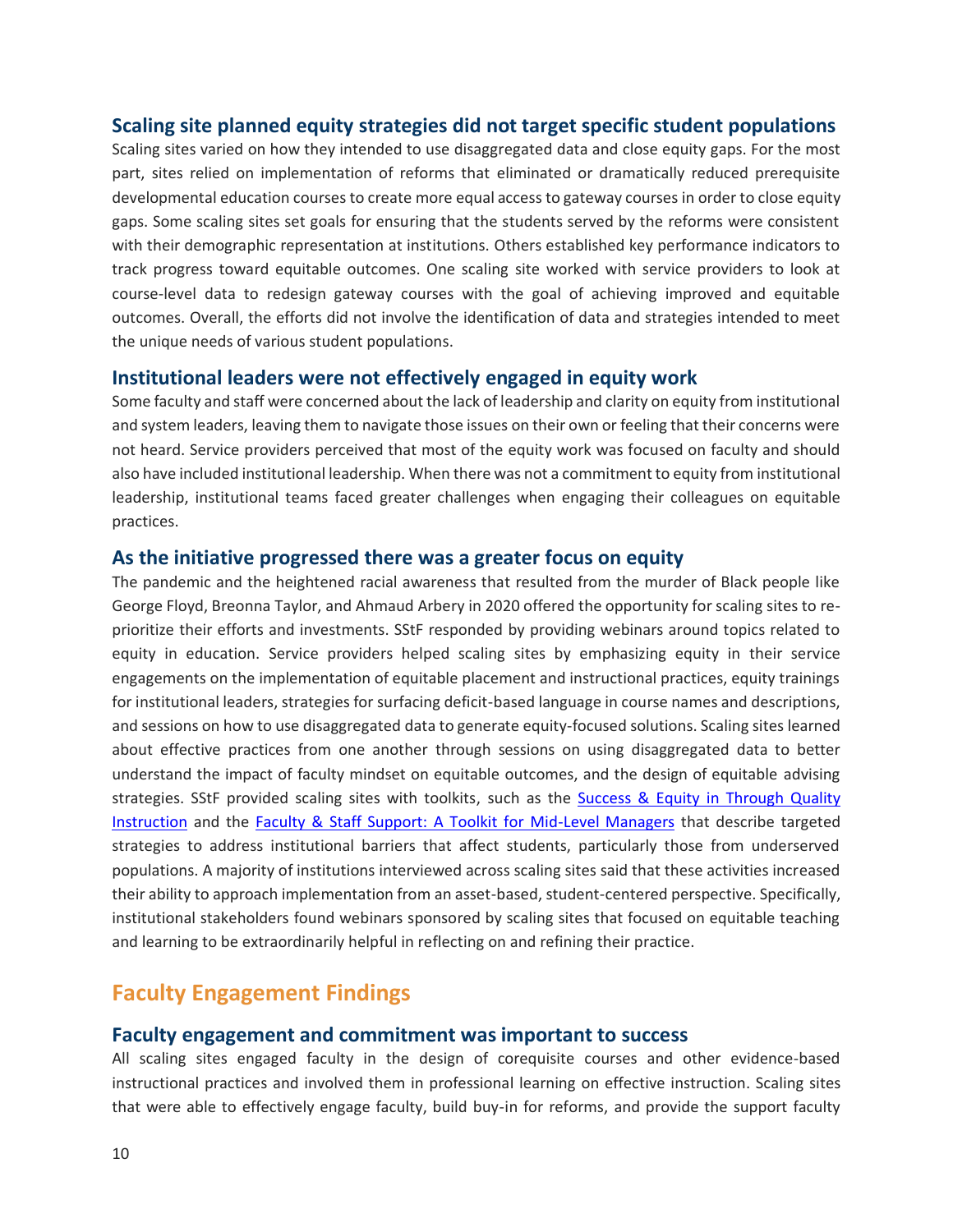needed were more effective at getting reforms adopted and implemented at institutions. Scaling sites deployed a wide range of strategies to engage faculty in the design and implementation of reforms. Strategies included direct financial support for release time, professional development workshops on designing and instructing corequisite math and English courses, and creating communities of practice where faculty worked together to explore instructional practices for corequisite courses. Faculty worked with service providers to examine data and consider evidence-based strategies for redesigning gateway and corequisite courses. Faculty working groups examined research on effective implementation of corequisite courses and issued publications making the case for corequisites and providing guidance on how to design and teach the courses.

#### **Coordination of faculty support at the system/state level presented challenges**

When state and system level leaders engage faculty in the redesign of developmental education, they are confronting traditional cultural norms that curriculum and instruction are the exclusive domain of faculty. Scaling site leaders found that some faculty questioned the data they heard from scaling site leaders, choosing to believe their personal experiences. Additionally, many faculty perceived the SStF-related reforms in their systems as top down, although it is unclear if this perception impacted the implementation of reforms.

Faculty from institutions that viewed reforms as a college-wide initiative were more engaged and demonstrated a greater investment in the work. Faculty from institutions that took a college-wide approach were more likely to talk about how support from leadership and strong collaborative relationships with other stakeholder groups positively impacted other efforts beyond SStF. At institutions where the work was not a college-wide effort and instead was more narrowly focused on a faculty initiative to redesign and implement corequisite math and English courses, faculty often felt isolated. They reported the desire to connect with advisors and others on campus to help position the work into the larger institutional context.

Some faculty reported frustration by the lack of guidance from scaling site or institutional leadership on specific models of corequisite support. While some scaling sites and institutions wanted to protect the domain of faculty, too little guidance on reforms proved to be problematic in some cases.

#### **Sustainability of institution-level professional learning is a challenge**

One drawback to providing resources directly to institutions is sustainability. Some faculty were concerned that without additional funding they may not be able to continue to support and sustain the reforms. This finding suggests that institutions did not use their resources to establish more sustainable professional learning structures at their institutions. Scaling sites that built system-wide professional learning opportunities, like faculty learning communities, are better positioned to support sustainable professional learning opportunities for faculty.

# **The Response to the COVID-19 Pandemic**

The COVID-19 pandemic was an unprecedented disruption for postsecondary education systems and institutions and had an unavoidable impact on scaling site work. The abrupt shift to online learning and the psychological toll of the pandemic on students, faculty and college administrators are in many ways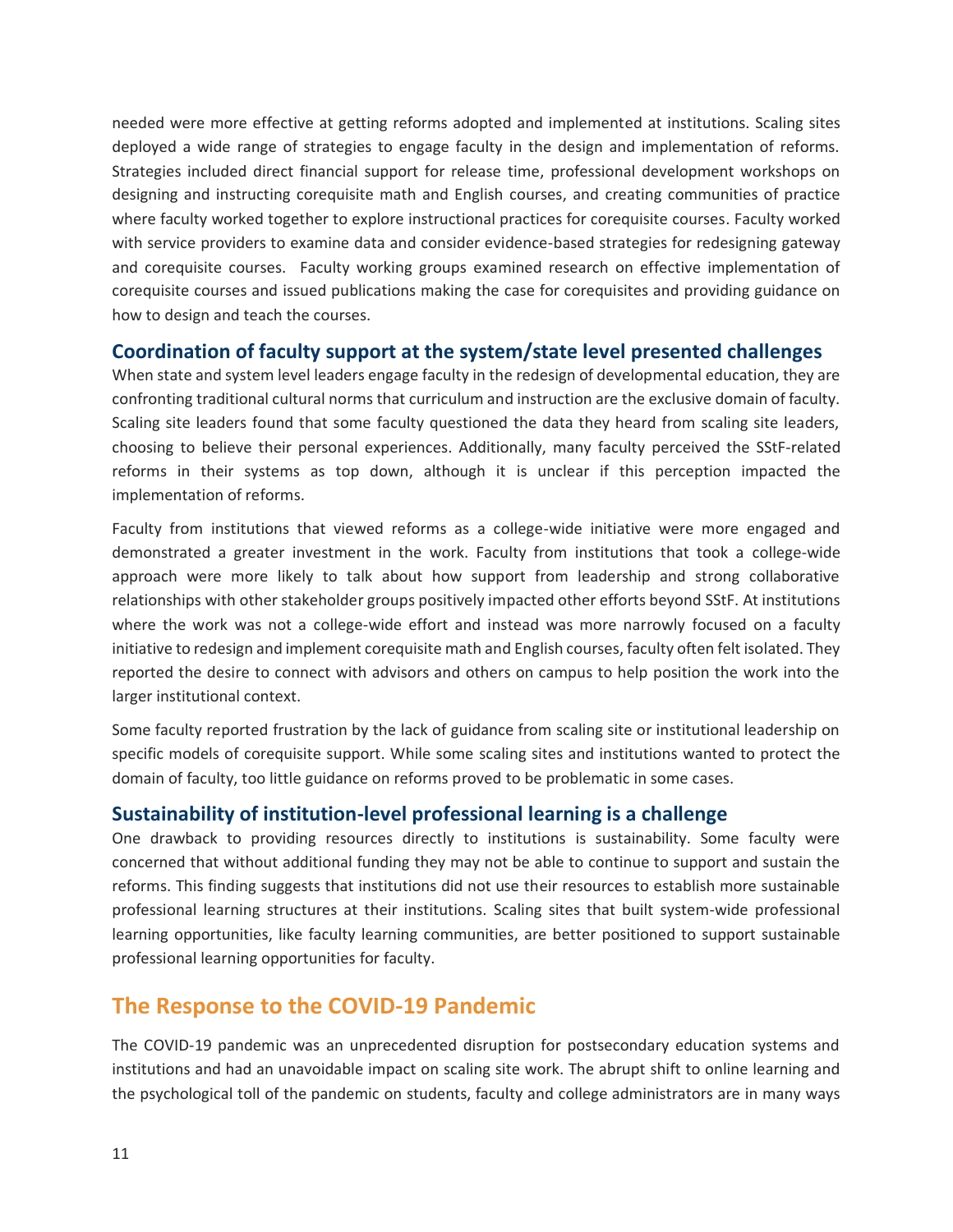immeasurable. Many scaling sites indicated that the pandemic had a direct impact on course pass rates and student enrollments.

#### **Systemic barriers were magnified**

Some scaling sites reported that the pandemic revealed systemic barriers that were present pre-pandemic but became more challenging with the onset of the pandemic. The life circumstances of students who enrolled at their institutions became highlighted for faculty and staff. For example, the shift to online learning highlighted the fact that many students do not have access to broadband internet.

#### **The pandemic created urgency around improving instruction**

The pandemic also revealed the need for more professional learning on how to provide online instruction. As online instruction shifted from a complementary instructional model to the primary instructional model, institutions were faced with the need to provide rapid professional development on online instruction. SStF and scaling sites quickly mobilized and enlisted consultants to provide shovel ready professional learning opportunities for faculty navigating an unforeseen disruption to their courses. Service providers developed solutions that engaged faculty in professional learning in on online instruction and other evidence-based instructional practices.

#### **Pandemic complicated efforts to measure impact**

The disruption caused by the pandemic made it difficult for systems and institutions to evaluate the effectiveness of reforms. Several institutions noted that they tried to collect data on the student experience, but found that students were too overwhelmed to participate. Institutions also noted that it was hard to know if outcomes were due to new course designs or to the pandemic.

#### **Scaling sites leveraged resources to support institutions**

The need to respond to the pandemic provided an opportunity for institutions to mobilize around specific reforms and remain committed to fundamentally reforming developmental education. Scaling sites reported that the pandemic provided institutions the opportunity to implement corequisite support, provide professional learning on virtual instruction and culturally responsive teaching practices, implement multiple measures placement, and provide more holistic supports for students. Scaling site staff and institution leaders observed that the disruptions caused by the COVID-19 pandemic complicated their efforts to implement developmental education reforms, but they stayed committed to their work plans. Scaling sites were successful at sustaining their work because of the momentum they had achieved going into the pandemic.

# **Strong Start to Finish Network Successes and Challenges**

The SStF network has become a valuable resource to the field through its ability to direct resources to states and systems to implement and scale the reforms in the Core Principles for Transforming Remediation within A Comprehensive Student Success Strategy. The SStF team, national student success leaders, and funders recognized they had a unique opportunity to provide funding to states and systems that had built momentum toward the implementation and scale of reforms. They envisioned a strategy that invested in states and systems that had already made considerable progress toward the implementation and scale of reforms outlined in the Core Principles. They seized the opportunity by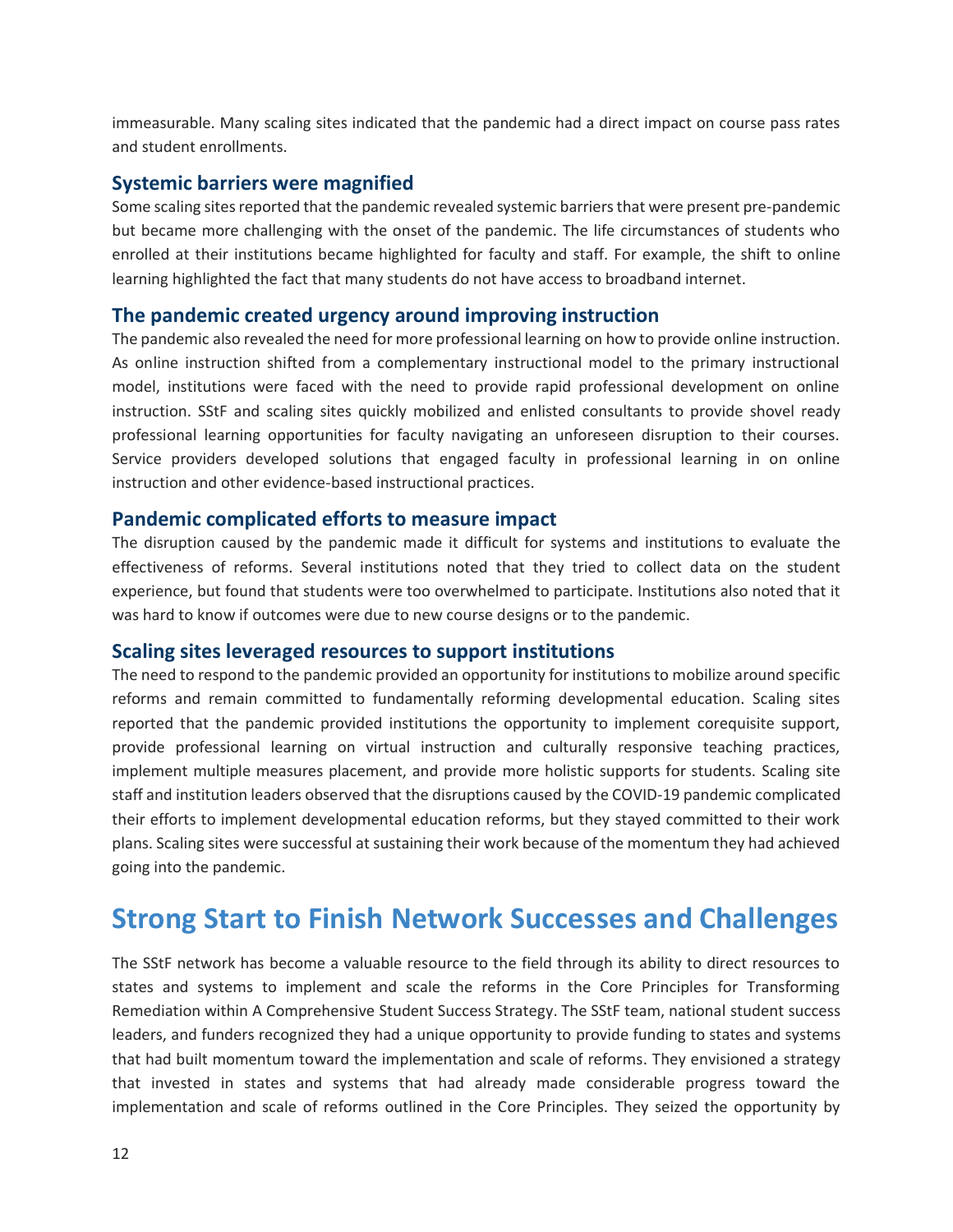rapidly building the SStF team, conducting a thorough site selection process, and awarding grants to the four scaling sites. This effort alone is a tremendous accomplishment. From there, SStF set to work on building an infrastructure for both supporting and tracking the work of scaling sites. Because SStF prioritized getting resources to scaling sites, the infrastructure needed to evolve over time, often changing focus and approach. While many of the approaches to build and support the SStF network were effective, there are also some valuable lessons learned that could inform the further growth and development of SStF as the national leader and network for developmental education reform.

# **Successful SSTF Network Strategies**

SStF's primary mechanisms for engaging scaling sites were to provide the resources needed to facilitate institutional reforms, connect scaling sites to service providers, facilitate cross-scaling site engagements, and conduct data collection and analysis. Valuable insights were gained over the course of the project on how to most effectively leverage these strategies to further support the work of scaling sites.

#### **The funding model accelerated change and empowered institutions**

Funding scaling sites that had already made progress toward scaling reforms enabled them to accelerate their work toward scale. Funding created the belief among scaling sites that they could achieve their ambitious goals and bring together various student success efforts into one cohesive initiative. Funding empowered scaling sites and institutions to prioritize and support strategies that addressed stated needs. In addition, the financial investment valued the time and commitment of those involved. The large-scale investment also presented the opportunity for the scaling sites to be models for other states to follow.

#### **Cross-site engagement spurred learning and connection**

Scaling sites valued opportunities to engage the leaders from the other scaling sites. The primary opportunities for engagement were cross-site webinars. Scaling site leaders shared ideas, research and resources as each scaling site reported on their progress. While generally valued, some scaling sites felt that differences in governance structure, approach to scale, and level of progress made it difficult to always find value from the interactions. All scaling sites indicated that, in general, cross site engagement added energy and accountability to the work. The annual convening was another opportunity for crosssite engagement. Scaling sites noted that at the convenings, they built relationships and levels of collegiality across sites. While the scaling sites appreciated the engagement at the convenings, it was noted that these events focused more on scaling sites reporting on their progress, rather than working together to grapple with challenges they were encountering and collectively determining solutions.

In addition to formal engagements facilitated by SStF, scaling sites connected with one another independently by attending and presenting at each other's convenings.

#### **Service providers were valued and there are opportunities for greater impact**

Enlisting service providers to support and guide the scaling sites and their institutions was highly valued by the scaling sites. Scaling sites appreciated SStF's efforts to match them to service providers. While this coordination was not without its challenges, the work of the service providers was seen as highly productive and a value-add by the scaling sites. Service providers noted that without SStF, their work with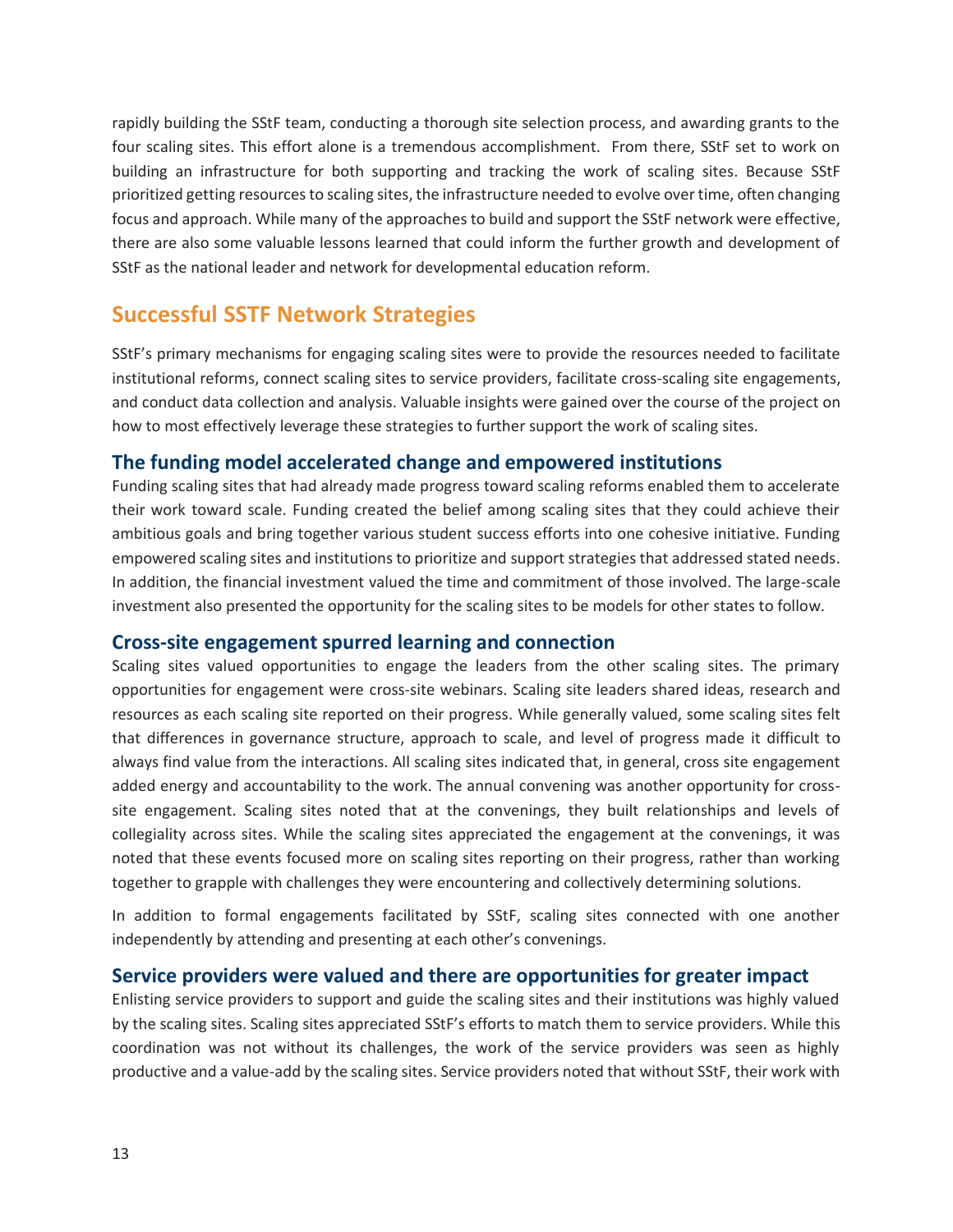the scaling sites would not have been nearly as extensive. Some service providers valued being a part of the SStF network.

# **Strong Start to Finish Network Challenges**

While there were several successful elements to the support provided by the SStF network to scaling sites, there were also limitations to the Strong Start to Finish network that prevented the network from fully assessing and supporting the work of the scaling sites.

#### **Technical assistance from service providers was not consistently evaluated.**

While scaling site leaders and service providers described their working relationships as productive, the impact of technical assistance provided by service providers was unclear. There are only isolated examples referenced in reports and interviews where service providers and scaling site leaders evaluated the effectiveness of services and used that data to refine their services. In the cases where evaluation was done and reported on, there appears to have been positive outcomes.

#### **Focus on a single metric did not show impact or support continuous improvement**

SStF asked scaling sites to report on a single metric that was in alignment with the major outcome of the initiative: first-year gateway math and English completion. Twice yearly, scaling sites reported data to NCHEMS, SStF then provided each scaling site a dashboard that allowed them to easily manipulate and review the data. Scaling sites appreciated the rigorous process that enabled them to provide high-quality data and gain insights for their work. The process sustained momentum for their initiatives.

When asked, few scaling sites could give specifics about how they used the gateway completion data, other than simply "reviewing the data." They often cited other metrics that they collected internally as instrumental to their efforts. All scaling sites referenced measuring corequisite enrollment and sometimes course offerings as critical data points for tracking impact. Most scaling sites were looking closely at gateway math success and English success as independent measures. This was particularly important for scaling sites that had been implementing corequisites for a number of years and used SStF funding to refine and fill gaps. Because gateway math and English completion is a summative measure, scaling sites would not have been able to fully understand how they achieved their outcomes without reviewing other formative measures like course enrollments.

# **Recommendations**

The full SStF evaluation includes several recommendations for possible improvements to SStF and its work with scaling sites. Following are a subset of those recommendations that are particularly relevant to scaling site leaders.

#### **Build a culture of continuous improvement and learning**

SStF should continue to build a network dedicated to a culture of continuous improvement and learning by:

• Enlisting the network of site leaders, service providers and other partners to collaboratively create and deploy new knowledge on achieving improved and equitable outcomes for all students, with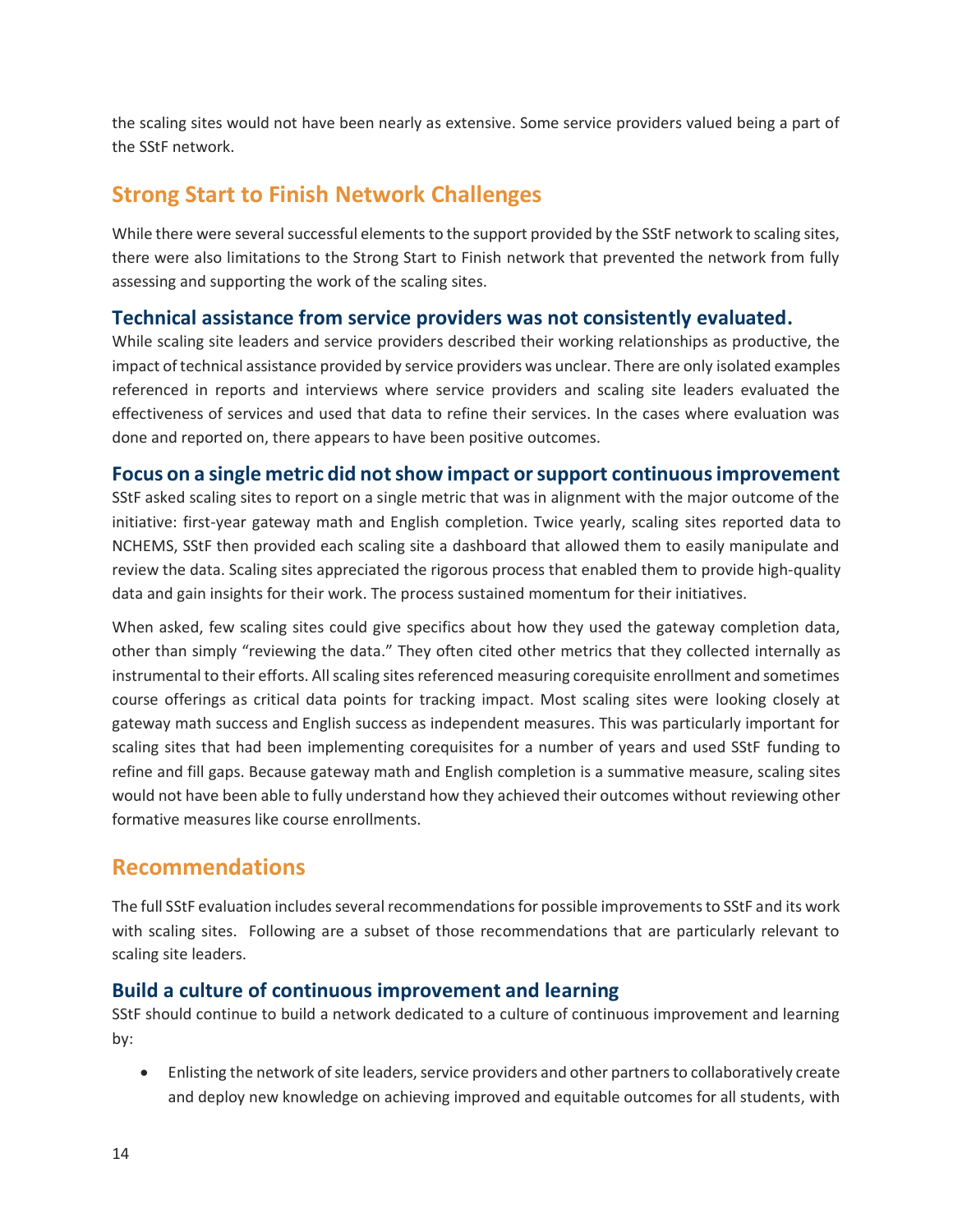a particular emphasis on meeting the needs of Black, Latinx, Indigenous students; adult students; and students experiencing poverty.

- Partnering with sites and service providers to review and respond to qualitative and quantitative progress on their goals and priorities.
- Transforming the convening function to generate opportunities for networking and for members to work together to surface, design and implement new solutions to meet institutional needs.
- Implementing approaches such as communities of practice, task forces to study challenges in the field, or piloting of innovative solutions to create a dynamic culture of learning and continuous improvement.

### **Create a definition of scale and intended outcomes anchored to SStF's strategic goals and commitment to equity in education**

SStF should develop common definitions and goals and outline intended project outcomes. They should strengthen their commitment to equity in education by implementing procedures and practices to support racially minoritized students, those with low incomes and adults who are returning to college. Doing so will ensure that if future sites implement different approaches, they are all working toward the same outcomes. Future sites should continue to design their proposals and work plans to achieve intended outcomes and demonstrate progress toward stated SStF goals.

### **Design a participatory evaluation and data collection approach to support continuous improvement and learning**

SStF should build an evaluation approach that utilizes quantitative and qualitative data to support continuous improvement. A robust set of common formative and summative metrics that includes the momentum metrics outlined in the original RFP, a clear definition of scale, project outcomes, and equity goals will enable the SStF network to work and learn together.

#### **Implement strategies to address systemic inequities**

While the reforms recommended in the Core Principles have dramatically improved access to and success in gateway courses for all students, research has demonstrated that providing greater access to gateway courses does not result in equitable outcomes. It is clear that future sites should develop a coherent and comprehensive equity in education strategy to ensure that Core Principle reforms both achieve and sustain equitable outcomes for Black, Latinx, and Indigenous students; adult students, and students experiencing poverty.

#### **Center student voice in all aspects of the work**

The inclusion of a seventh Core Principle focused on the incorporation of student voices and experiences meant that it should be a primary focus of future cohorts and the work of SStF as a whole. SStF should require future sites and their respective institutions to have a plan for iterative student feedback.

### **Continue to grow as a national network and leader in developmental education reform**

SStF is poised to become an even stronger national network of states, systems and developmental education leaders committed to the transformation of developmental education. SStF can strengthen the work on a national level by articulating ambitious goals for the entire SStF network. An overarching goal